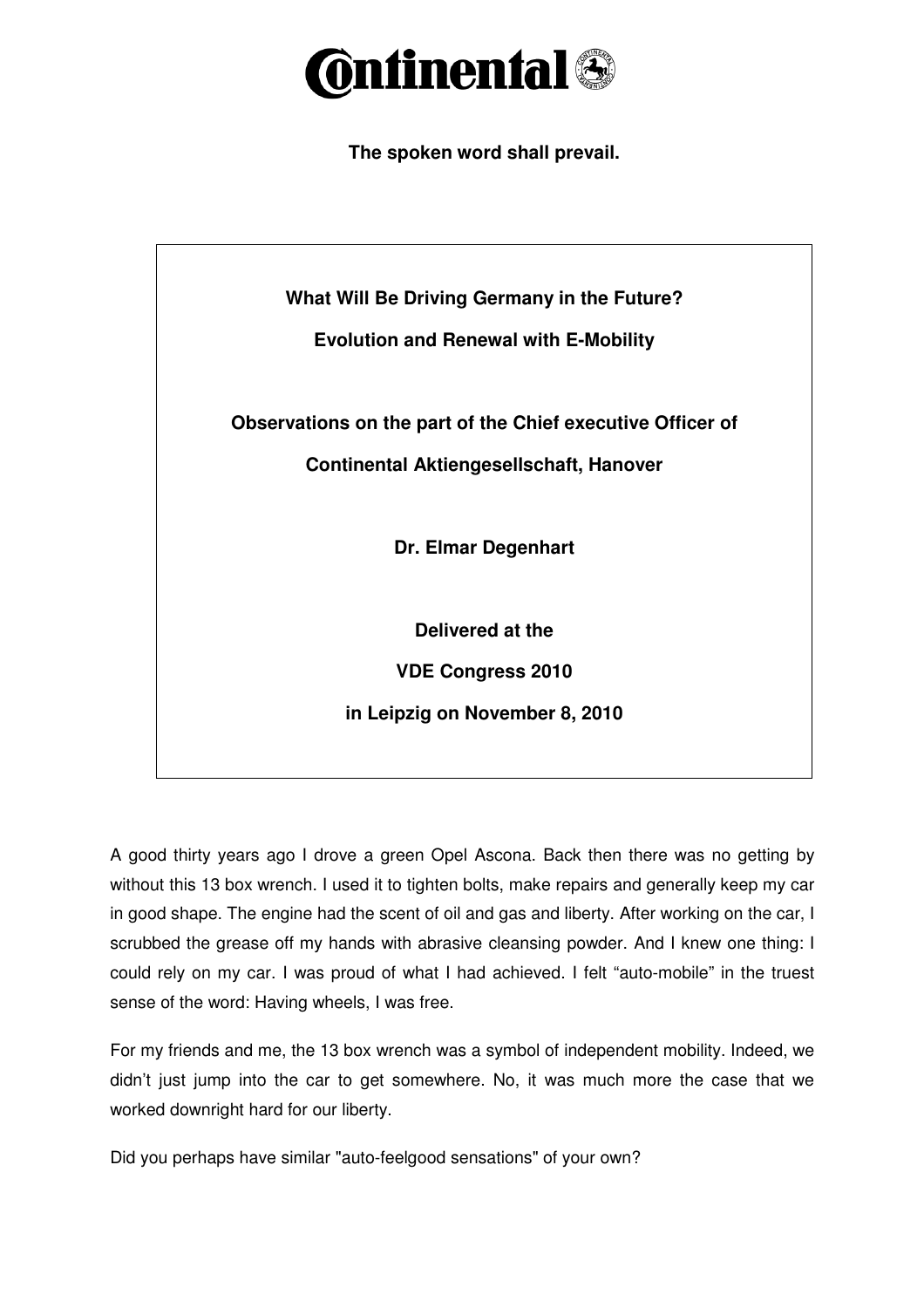Liberty of this kind is, admittedly, a thing of the past. But what, in fact, are thirty years? Time flies. Of much greater importance is, therefore, what these years add up to. In those days we were all keyed up waiting for every new model. And we could rattle off complete engine and chassis data in our sleep.

And what are things like today? Nowadays young people hardly ask about HP, cylinders and torque. They are more likely to ask about a connection for their iPhone and the USB port or about TV and Internet in the car.

We are living in the age of Google, Twitter, YouTube and Facebook. I realize, then, that my 13 box wrench is, in this context, a rather antiquated tool. But even those young right now have to brace themselves for the day when some of their modern accessories are likewise going to be looking like something from the other side of the moon.

Indeed, we are on the brink of a radical development – like Bertha Benz once, when she literally passed up a horse-drawn carriage in the course of her spectacular drive from Mannheim to Pforzheim, 122 years ago.

To be sure, we are doing the overtaking this time with electricity rather than gasoline. I am firmly convinced that e-mobility is on the verge of an extraordinary development. That is the future.

And it has already begun.

I realize, of course, that e-mobility is being grandly hyped up at the moment. But this hype makes one thing in particular obvious: People are wondering and worrying about their future. This is evident in all the talk surrounding green energy production.

It is high time that we finally take these people' concerns regarding their future mobility seriously and get a fundamental and wide-ranging debate going.

For me in the automotive sector, the pivotal point in this debate is e-mobility. It offers German industry excellent chances. It leads us into a new age of knowledge, added value and growth.

Whereas the leap from the horse-drawn carriage to the motor vehicle ushered in a radical transformation of the prevailing technical system, the leap from combustion engine to electro power train amounts to a fundamental redefinition of cars and motoring.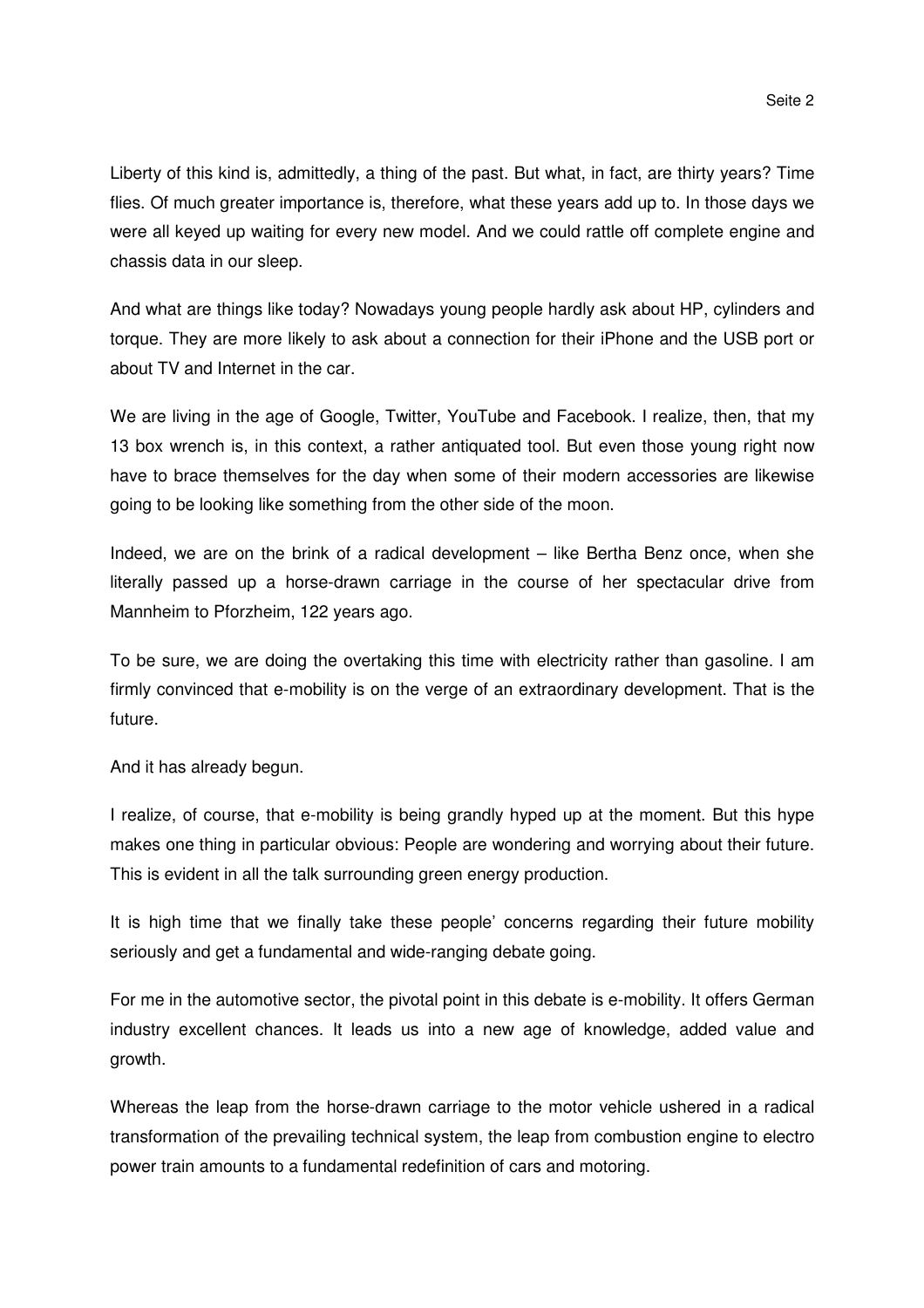Those born with gasoline in their DNA, for whom motoring is all about HP and 'flooring it', will, of course, have a hard time falling in love with an electro car. I can very much appreciate that.

In any case, it is already evident at this time that cars will change radically. Many people are not yet aware, however, that the surrounding circumstances are going to change just as fundamentally. The most important question today, therefore, is whether we are sufficiently taking all these changes into account.

My following reflections are based on a key premise. They come down to this: The coming generations will likewise want to decide largely for themselves and individually as to their mobility – in other words, how and when they reach a destination. They want individual mobility.

This wish for liberty is their due. It is our task to facilitate this to the best of our ability.

To be sure, individually mobility is jeopardized in the long run. That is already drastically evident in our present-day world.

That's because nowadays a man averaging 82 kilograms (180.4 pounds) and a woman averaging 67 kilograms (147.4 pounds) drive a 1.5 metric ton car. This car is roughly four meters (13') long and about 1.70 meters (5.5') wide. And they drive this large, heavy car to work, to see friends, to get rolls for breakfast and when they go on vacation.

I am thoroughly convinced that this very "car for all purposes" will no longer exist in 2050.

I see three striking developments that provide reasons for this. We shall definitely have to face up to these in this context:

First: the change of our values in favor of climate-neutral mobility.

Second: the depletability of fossil fuels as the global population grows.

And third: the migration into cities and urbanization.

.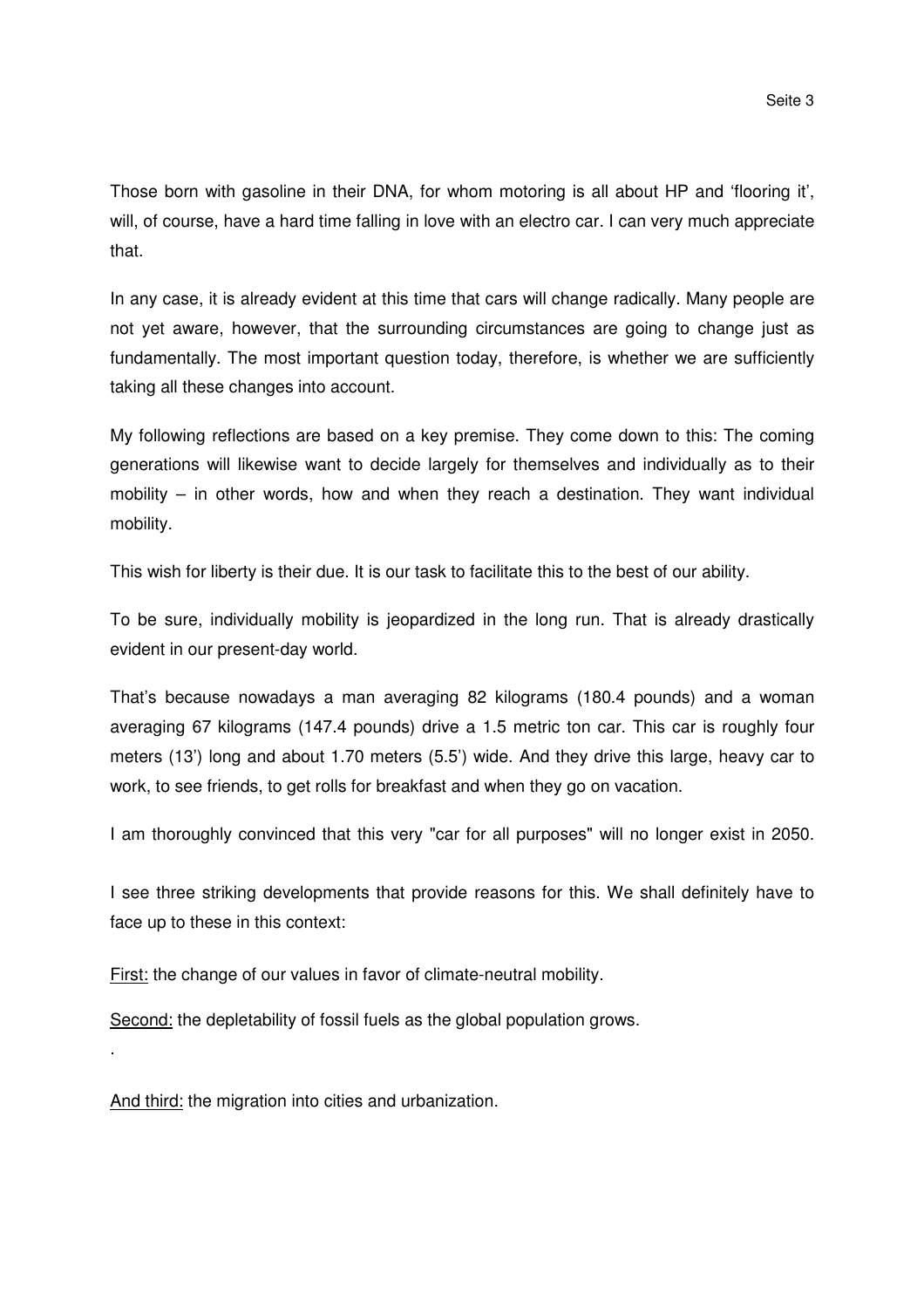What can we do and what impact can we have in all three fields?

Trend one: The value change. People are demanding an intact environment and solicitous treatment of our earth.

Of course, we in Germany still live in a car paradise. But please don't think that we have nothing to do with the massive problems in other parts of the world. Pollution and its deleterious effects on human health in Manila or Shanghai, for example, are not local problems that will remain confined to those places. It is quite evident to me that the globe's economic networking and the industrial countries' moral obligation are two sides of the same coin.

Trend two: Fossil fuels are finite, but the population will grow from seven million today to over nine million in 2050. All of us know what that means: We have to save energy and, at the same time, tap energy sources that are as  $CO<sub>2</sub>$ -neutral as possible.

And trend three: The migration to the cities results in urbanization of unimaginable dimensions. Already at this time more people live in cities than in the country, and this trend will continue unbroken. In 2050 three out of every found people will live in cities and thus provoke a mega metropolis boom, with cities of more than 10, 20 or even 30 million.

Above all in Asia there is no end to the city boom in sight. In China alone we shall be experiencing in the next few decades the greatest migration of people in human history. More than 300 million people will be moving into cities, creating, by all forecasts, 200 new megacities.

The dramatics will run their course. For with the growth in population, motorization will also increase. The number of cars will nearly triple in the coming decades – from 700 million at present to at least two billion. And all these vehicles will not be evenly distributed across the globe. Much to the contrary, they are concentrated in a small area – choking urban centers and robbing the people living there of air to breathe. There, in any case, cars are no longer an apt symbol for liberty and independence.

The same holds true for German cities. In Berlin, for example, cars creep along through town at an average speed of no more than 24 kilometers/hour (approx, 15 mph) because the streets are so congested. Any cyclist in reasonably good shape can easily keep up.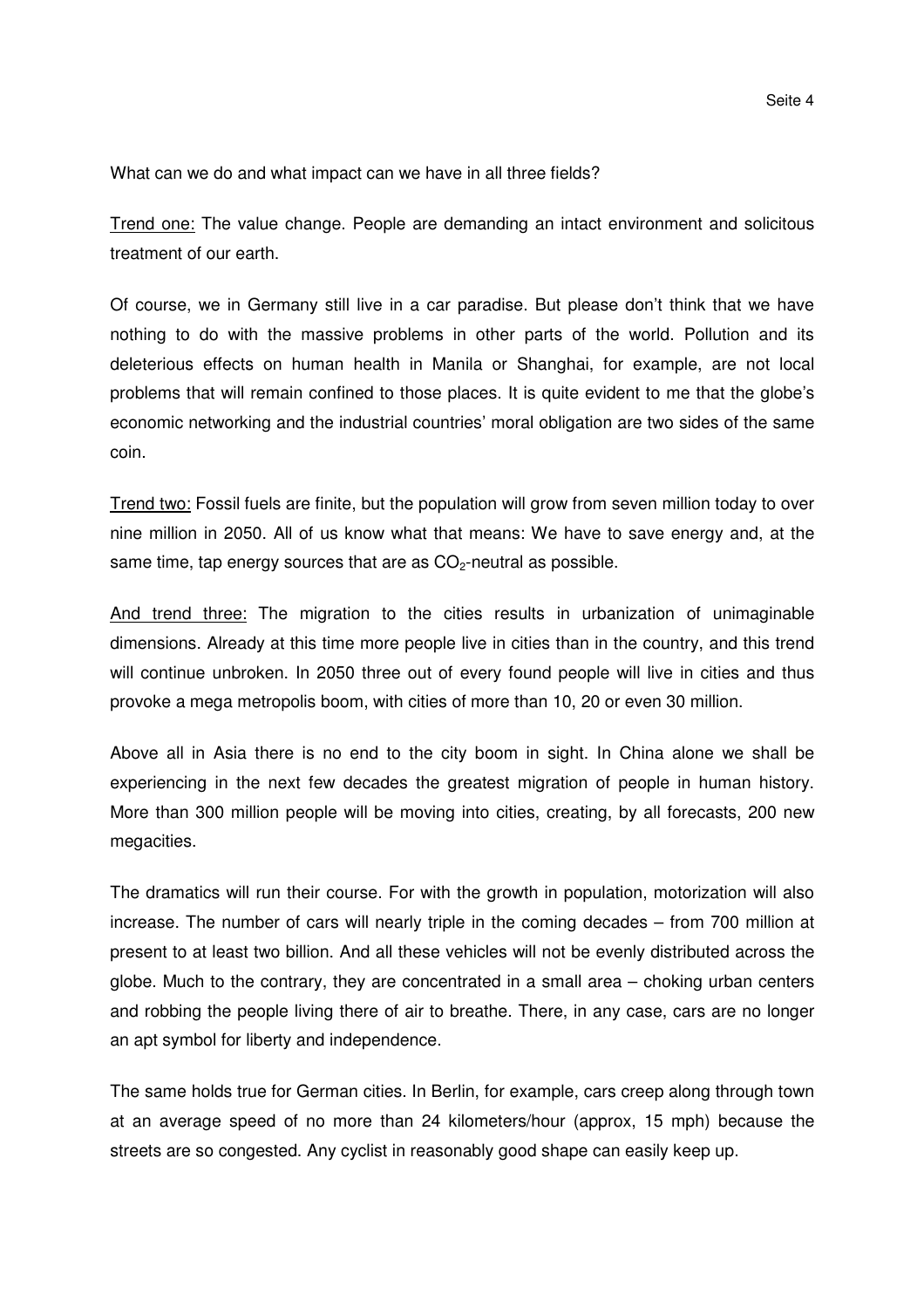Yes, ladies and gentlemen, Bertha Benz once played a part in motorizing the 20th Century. We are now on a new threshold to seminal change. For it is not a matter of simply replacing the combustion engine with an electric power train. That would be too easy. It would only amount to looking at things in the old familiar with our hackneyed frames of reference.

I am aiming for something bigger: on a master plan of future mobility. That is a plan that bundles together in interdisciplinary fashion the diverse upcoming requirements and the know-how needed to arrive at solutions.

This plan relies on e-mobility over the long run, and it simultaneously takes into account the transition into a new age of mobility.

We need the combustion engine for this transition. It would be a mistake to prematurely write it off. And to do so especially in view of the fact that our engineers have the gripping ambition to make the diesel engine as climate-neutral as the gasoline engine and the gasoline engine, in turn, as thrifty as the diesel engine. I expect them to succeed in reducing fuel consumption by 40 percent as we move toward 2050. Even emissions will be cut considerably.

This very optimization is, however, also absolutely essential. And what sounds like a contradiction – climate-neutral combustion engines without any loss of engine output and driving pleasure – is actually feasible.

There was a time when the auto industry's answer to the momentary market needs was "ever bigger and more powerful." Today it is just the opposite: Downsizing – primarily a reduction in the size of engine displacement, in other words – proves it: Cars are getting thriftier without any loss of driving pleasure. To this end, a large number of new or improved technologies are to be found under the hood of the car, including turbochargers, direct injection, variable valve gear systems, improved electronics, sensors and exhaust gas aftertreatment.

The further optimization of the combustion engine is thus making headway. But in the next few years and decades there will be increasingly fierce competition between this engine and the electric power train. And the competition is not just at a technological level, but above all a social struggle. For climate and mobility must no longer be mutually exclusive.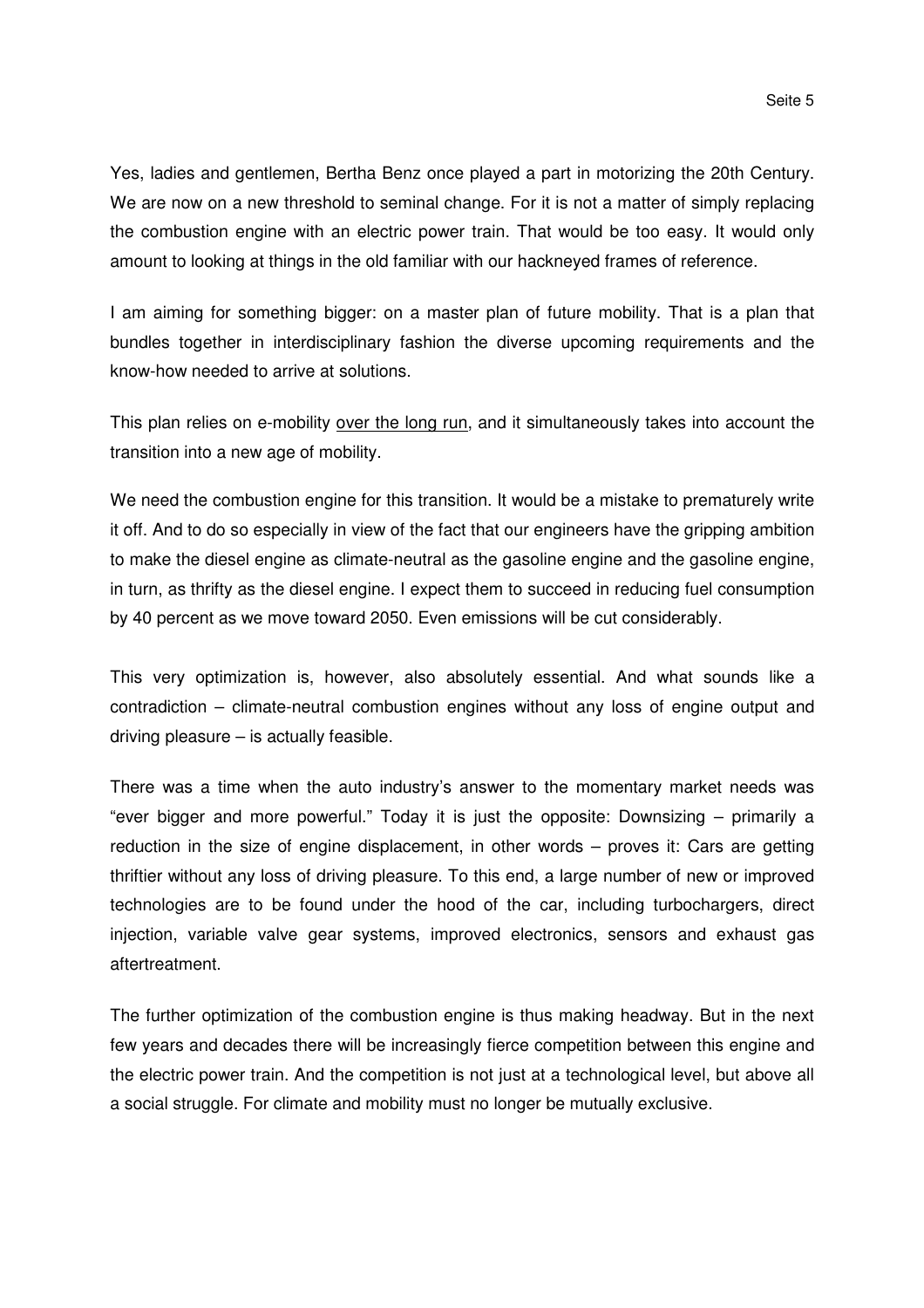It is highly interesting to observe the present situation: These developments, opinions and trends confront head-on a society whose demographic development and conceptual worlds seem to downright predestine it for e-mobility. People are getting older and more mobile; in other words, they need additional driver assist systems as well as smaller, more agile vehicles for shorter trips.

On the other hand, the infotainment demands of young people are becoming more and more sophisticated. Internet, cell phone and computer are the new status symbols. They triumph over the shape, looks and ownership of a car. Earlier, owning a car was just as important as driving a car. Owning a car, by contrast is too expensive for many young people, too much of a nuisance. And "no longer turns them ".

The customers, therefore, consistently inquire about what new, completely individual utility that the car has to offer. In earlier times manufacturers could respond to this in a technological vein – and they built off-road vehicles, SUV, sedans or minivans, for example.

But the nub of the matter is that this differentiation will take a different tack in the future. Whereas a convertible can, for instance, currently cover all forms of mobility from shopping to vacation trips with, in the future things will depend much more on a combination of utility and destination. This utility-destination thinking will become an essential factor for this new car generation.

Those buying an electric car will naturally opt for the variant that provides them the greatest utility. It will thus be very exciting to see what kinds of ingenious car-sharing and rental models will develop to accommodate situations where the motorists deviate from their usual utility behavior, when they head off on vacation, for example.

I therefore reckon with four different utility types or, more aptly expressed, with four different mobility concepts:

- 1. for city driving,
- 2. for commuters,
- 3. for the long haul and
- 4. for recreation and time off.

I invite you to hop aboard for test drives into the future.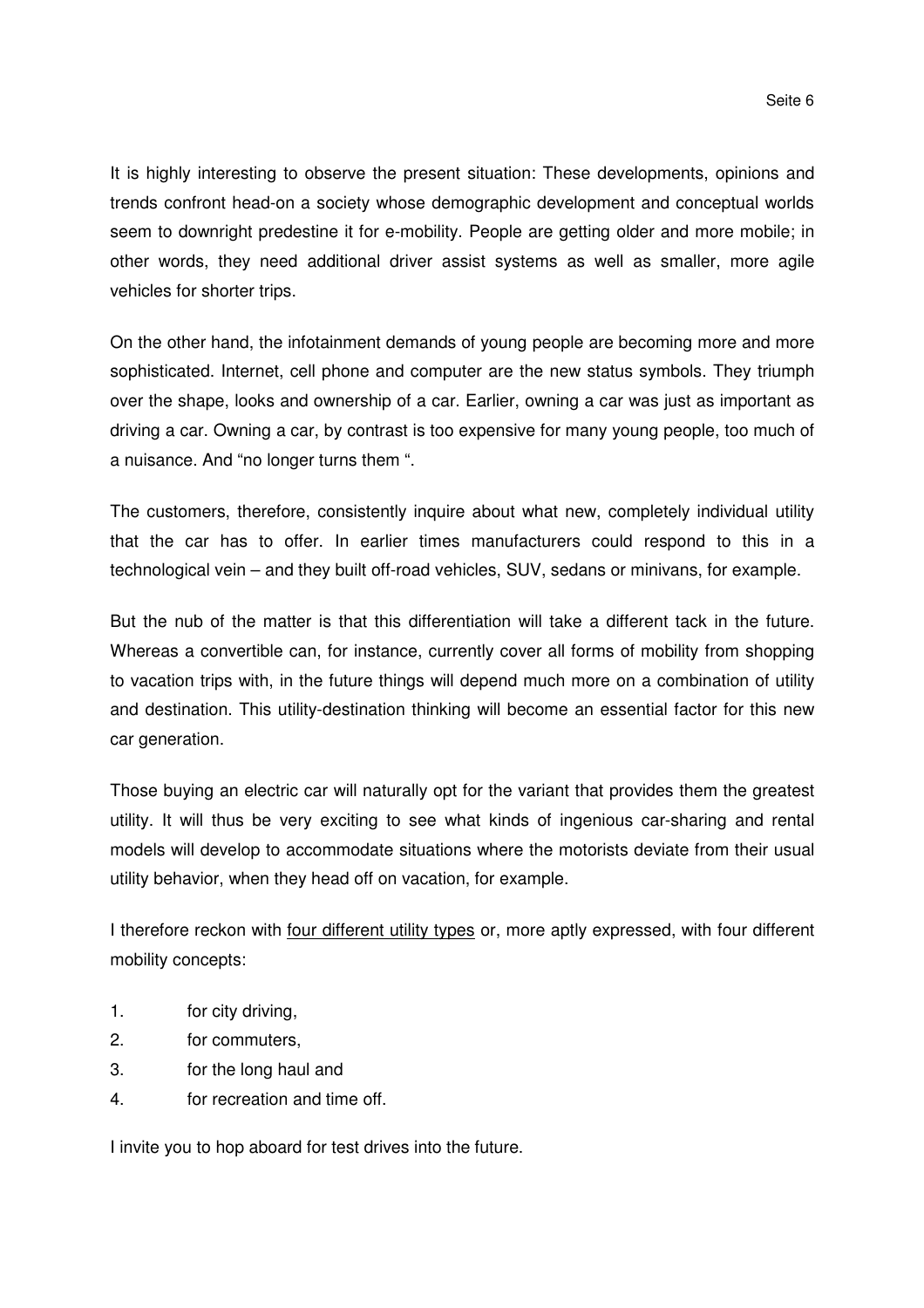Let's begin with city driving. It's the year 2050 and we're on the way to the office. Our electric vehicle is ideal for short stretches. It is a single-seater, or maybe even a two-seater. The car is short, narrow and lightweight. It is shielded by a protective shell consisting of sensors complete with vehicle electronics. It thus requires less in the way of mechanical impact protection.

Our car exchanges information with other cars, with energy providers, grid and recharging stations operators as well as other external sources. So we always know what we need to know in good time. The driver is the one determining what is relevant.

You control the car's multimedia system intuitively and by voice command. You have complete access to your personal server and to the functions of your smartphone. Intelligent traffic systems operate online and guarantee congestion-free driving in town.

You always get where you want to go – safe and sound and relaxed.

You have to go to the doctor after work? The computer immediately reserves you the next slot in the parking garage. It also gladly books you theater tickets or makes restaurant reservations. It downloads music titles on request – against payment, of course. It orders shares at the stock exchange in Tokyo, New York and Frankfurt and guarantees you topshelf multimedia applications.

Let's now take a look at the second scenario. Imagine, if you will, that you are a sales manager. Sometimes you're not on the road very much, sometimes constantly. You also commute sixty kilometers from your home to the office.

Your car is probably equipped with hybrid drive. It ensures that you always make optimum use of energy when you are on the go. Regardless of whether you are out on the open road, in a traffic jam or in the city, your car automatically shifts to the drive with the most efficient type of energy. On eight out of ten trips you will be electrically on the move; the car will switch to the combustion engine only in exceptional cases.

There is an accident behind the next curve? Sensors on the car involved in the mishap have already alerted the operations center, transmitting information about the location and gravity of the accident and warning others on the road. The assist systems installed in your car immediately record this data and support you as driver without your having to do anything.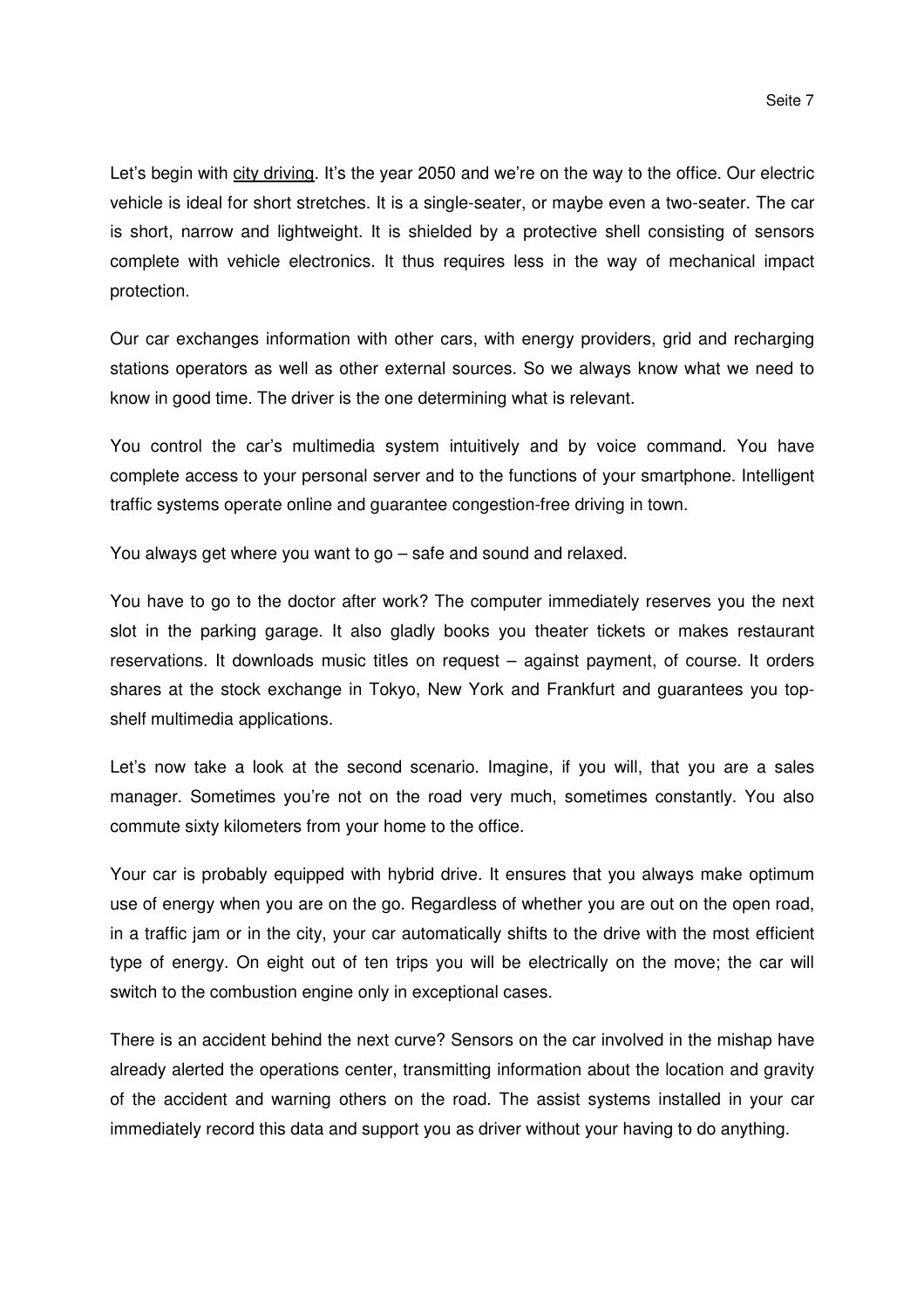Your car promptly flashes the accident warning in your line of vision – as hologram in the vehicle or projected onto surfaces, and does so that you see it regardless of where your eyes may be directed at the moment the danger crops up. This enables you to react much more quickly.

But it is not only in dicey situations that your networked car supports you. En route to the customer you receive essential voiced information on the company, the contracts involved and the persons you will have to deal with. Your e-mails are read aloud to you and you can voice replies to them while driving.

Third scenario: You're up for an educational excursion from Leipzig to Florence on the morrow? Your vehicle for long-haul trips is, of course, larger and more comfortable. You can arrange for a trip bereft of any traffic jams. In Germany this can save around 14 billion liters of gasoline each year. In this case, however, you experience a marked limitation on your individual liberty for the first time. This is because you are assigned a specific slot for the motorway trip similar to what airplanes get prior to take-off. It reads something like this: Leipzig, November 9, between 7 a.m. and 7:15, autobahn A 38, ramp B2 via Wundtstrasse. The distance amounts to 1, 100 kilometers and you have to pay a toll for each kilometer. As soon as you enqueue on the motorway, you are hooked up to an electronic drawbar. You drive on autopilot. The assist systems hold you in your lane and see to it that you make good headway.

Your car is transformed optionally in an office, a travel guide or a concert hall. Let's pick the travel guide: The friendly voice of your board electronics tells you about Florence during your trip – about its churches, palaces, museums and restaurants – gladly reserving seating for you, if so desired.

At 6 p.m. you reach Florence after exactly eleven hours on the road, including breaks – precisely as calculated beforehand.

Fourth scenario: You get into a recreational car  $-$  a sports car. You proceed to one of the special racing tracks, which will presumably be almost as numerous as go-cart tracks are these days. Now you really floor it again, as in earlier times. And you test the vehicle's limits and your prowess. Maybe you even go for a spin with friends

In every case, a wide range of vehicle electronics provides you with all the data you need to feel like a Formula 1 driver and make it through the finishing line.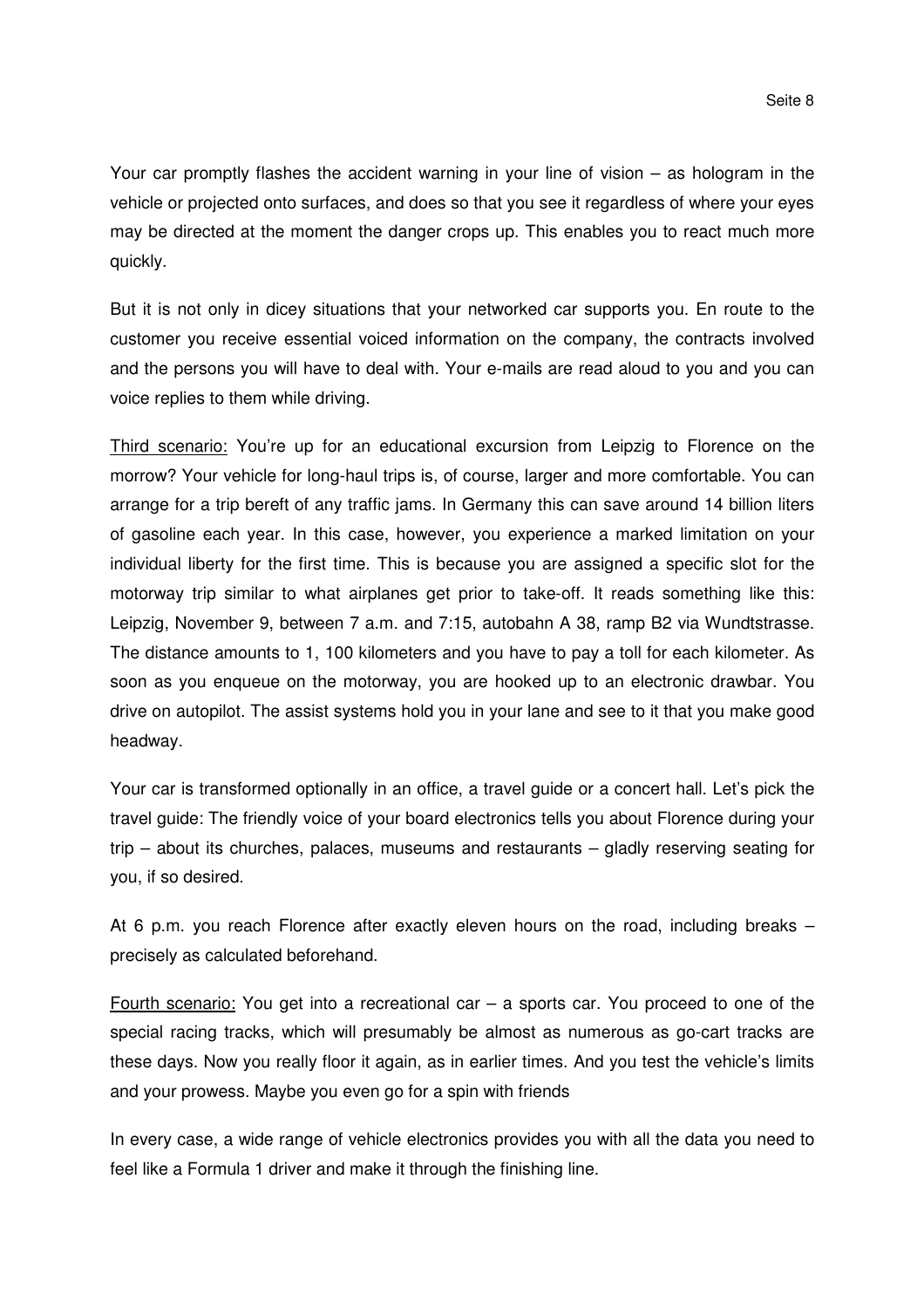Four different utility types, four different driving concepts. We still marvel at these four scenarios because they radically intervene in the reality we are accustomed to. But I am convinced: These four scenarios, or something like them, will dominate our mobile future. They are already looming on the horizon.

They will become reality because they serve many different goals at the same time: Drivers want the right mobility for their purposes, cities want a higher quality of life, climate-neutrally produced electricity is to be made available everywhere, billions of additional people want to be "auto-mobile".

There is quite a lot to do here. For that very reason it is important that an overriding master plan be developed. For this is the only way to avoid getting bogged down in individual actions.

Already today future electric mobility is making inroads here and there. China already has more than sixty million electric scooters on its roads, and every year another 20 million join them. They form an excellent nucleus for the introduction of e-mobility on an incomparable scale. The government is rigorously implementing its strategy – ultra precisely, unbelievably fast and with generous incentives. The central government alone will be investing 10 billion euros for this purpose in the next ten years – in other words, a billion euros per year. Here China envisions its chance: With e-mobility it would skip the race to catch up in terms of combustion technology – in certain areas, at least – and instead establish a front-runner position in terms of e-mobility. We are well-advised to take this agenda seriously without allowing it to unsettle us.

For the development in China, the huge Middle Kingdom, is an enormous opportunity for us in Germany! We cannot and may not, therefore, reserve our technological solutions for the industrialized and affluent countries alone.

Instead, we have to build cars that meet the needs of the emerging countries.

And that means: Cars with lower emissions, better air-conditioning and a higher level of traffic safety – and all of that at affordable prices.

We now have a chance to make Germany the leading supplier of e-mobility on the worldwide markets.